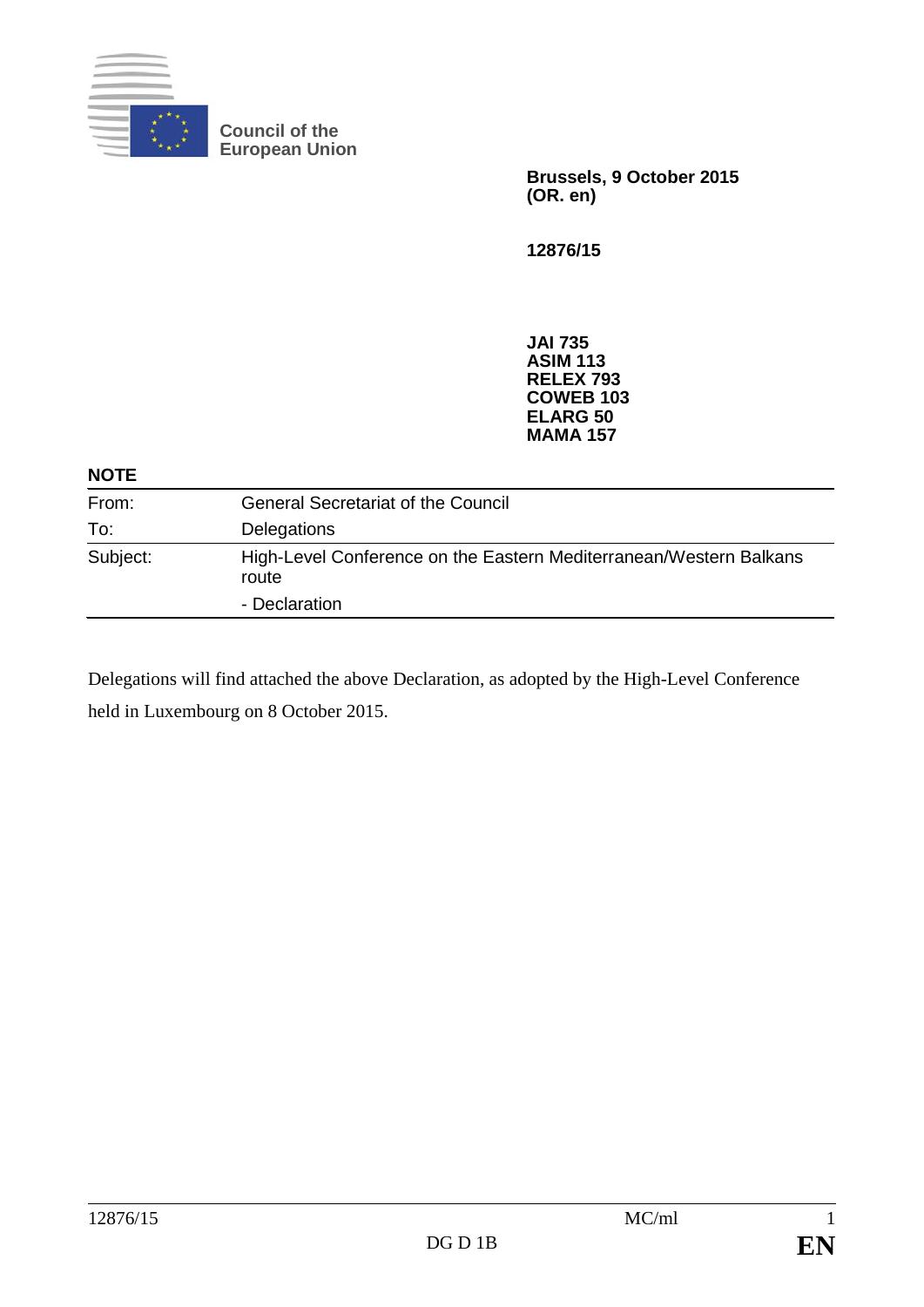**ANNEX**



#### **HIGH-LEVEL CONFERENCE ON THE EASTERN MEDITERRANEAN/ WESTERN BALKANS ROUTE**

#### **(Luxembourg, 8 October 2015)**

# **DECLARATION**

- 1. In recent years there has been a dramatic increase in flows of refugees and migrants towards countries neighbouring Syria and thereafter along the **Eastern Mediterranean and Western Balkans route**. The majority are persons in need of international protection. This is placing **reception capacities of most affected countries<sup>[1](#page-1-0)</sup> under severe pressure, with serious** humanitarian consequences. It poses significant challenges to border management and asylum systems, as well as security challenges.
- 2. International protection and assistance must be granted to all those entitled to it, in full respect of the principle of *non-refoulement*. In parallel, irregular migrants who are not in need of international protection must be effectively returned to their countries of origin, according to existing and future agreements, as well as mutually agreed arrangements.
- 3. Relevant rules in the crossing of borders must be respected in order to ensure safe and wellmanaged traffic. Irregular crossing of borders threatens security and can fuel organised crime. Effective management of borders and fight against organised crime responsible for migrant smuggling and trafficking in human beings are essential. It is therefore of utmost importance to step up our joint efforts aimed at establishing comprehensive border management.

<span id="page-1-0"></span><sup>&</sup>lt;sup>1</sup> The use of the term "countries" or "borders" in this Declaration does not imply recognition of statehood.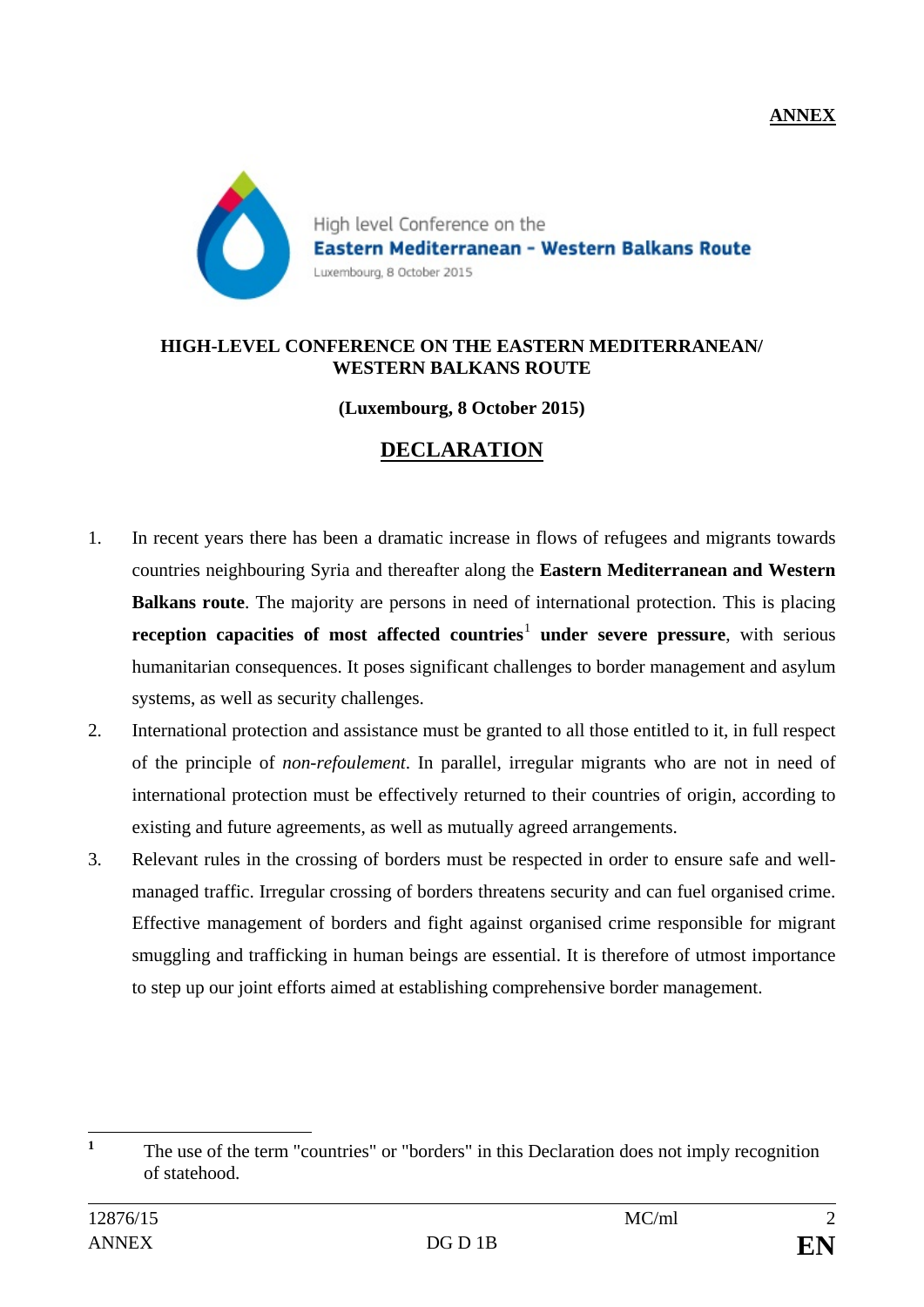- 4. **We are facing a common challenge**. **As partners, we need to respond collectively with solidarity**. We also need to increase the engagement of the broader international community. Jordan, Lebanon and Turkey**[2](#page-2-0)** are at the forefront of efforts. We commend them for their generosity in hosting and addressing the needs of over 4 million Syrian refugees. The Western Balkans, at present in particular Serbia<sup>2</sup> and the former Yugoslav Republic of Macedonia<sup>2</sup>, are part of transit routes for refugees and migrants heading to EU Member States and are hosting persons in need of international protection. We appreciate the assistance they provide to many thousands of persons in need of international protection and their willingness to fully assume their own responsibilities, including readmission of their nationals as safe countries of origin. Finally, many EU Member States are also under strong pressure as countries of transit and destination.
- 5. Today, in addressing these challenges, we reiterate **our firm commitment to respect international obligations and human rights**. Respect for the dignity of refugees and migrants and protection of their human rights remain our priority at all times. Particular attention shall be given to the protection of vulnerable groups. We also reiterate our commitment to work with relevant United Nations agencies, funds and programmes, international organisations, as well as with relevant international and national NGOs that are supporting refugees in the region.
- 6. Collective responsibility must be translated into **collective action**. From the solid base of stabilisation and association, enlargement or neighbourhood processes that anchor our relations, we agree today to step up our engagement in response to the current refugee crisis.
- 7. To this effect, we shall pursue the following **key actions**:

## *A) Support to Jordan, Lebanon and Turkey*

8. **Mobilise increased development support to host governments and host communities**, and make this support more effective. Enhance measures to support host countries through economic incentives, including private sector contributions, and support for national economies and public infrastructure heavily strained by the massive refugee influx and continued presence of large numbers of refugees.

<span id="page-2-0"></span>**<sup>2</sup>** Albania, the former Yugoslav Republic of Macedonia, Montenegro, Serbia and Turkey are candidate countries for EU membership.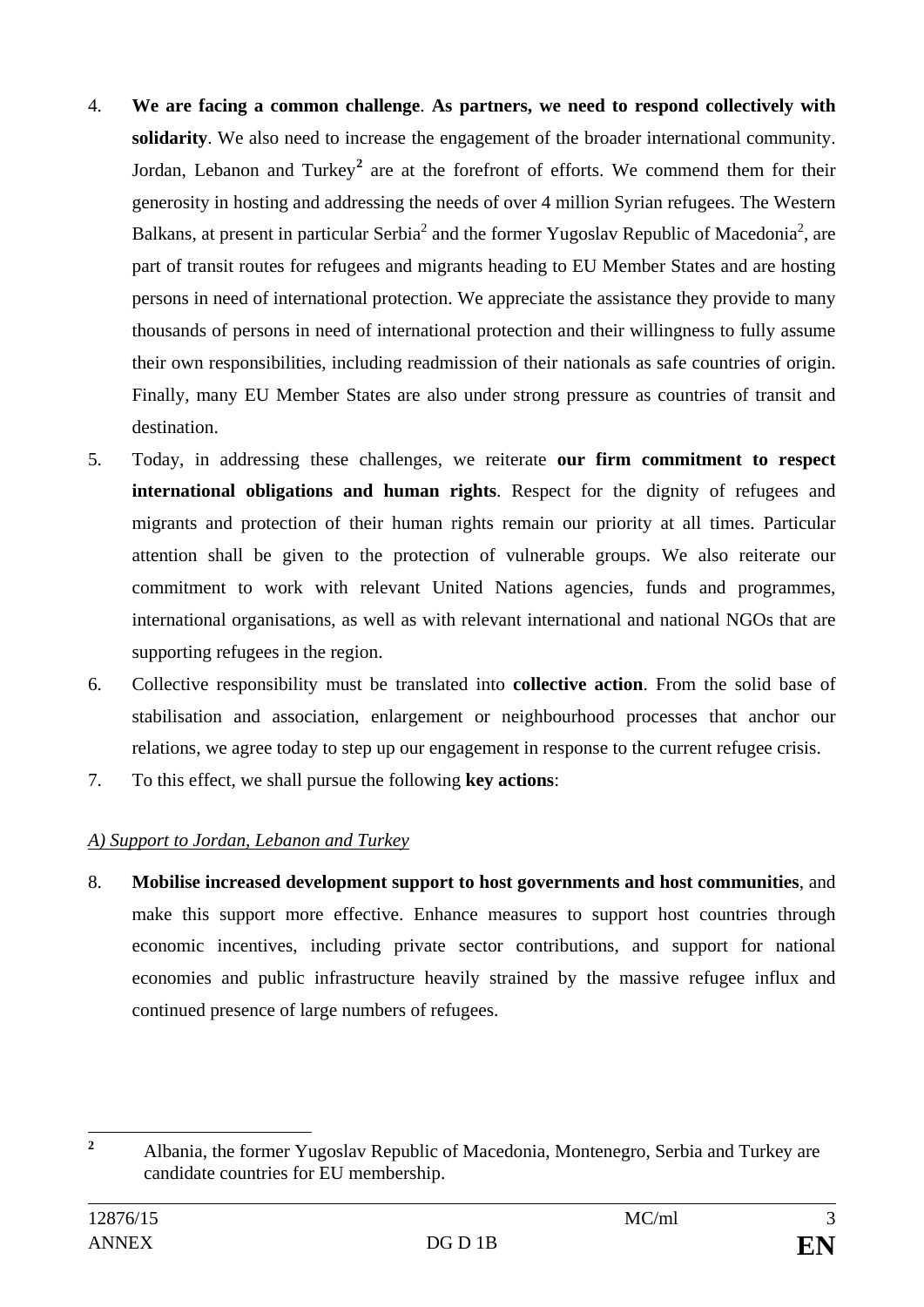- 9. Ensure that persons in need of international protection receive the **necessary information, documentation and assistance, including legal assistance, to register in host countries**  responsibility of which lies primarily with host countries in cooperation with international organisations **-** with special attention to vulnerable groups. On this basis, continue to provide **immediate and principled humanitarian aid and development assistance**, improving as required access for humanitarian actors, in order to address the most urgent humanitarian needs of refugees based on their vulnerability, including shelter, protection, food, health, water and sanitation. This should be based on a joint-up approach with sustainable development assistance to cover as well resilience needs. Reception and registration capabilities in host countries will be enhanced to face increasing pressure, including in order to enhance ownership of national and local authorities.
- 10. Improving refugees' **access to education**, including higher-education and vocational training, while recognising the strain placed on host countries' education system and the need to support the education sector. Improving refugees' **access to labour market and employment opportunities and to basic services.** All this will be implemented in line with national capabilities and in compliance with applicable legal frameworks. Invite the donor community to contribute to finance income generating initiatives for refugees which would enhance their self-reliance, without prejudice to the temporary nature of their presence, and benefit host communities and promote social cohesion. Enhancement of resilience and livelihood opportunities should **target both refugees and host communities**.
- 11. Inform refugees and migrants, including through information campaigns and in cooperation with UNHCR and IOM, about risks of irregular migration channels and about alternative legal opportunities to enter Europe (e.g. family reunification, students' mobility, private sponsorship programmes etc.). Where possible, consider whether such legal opportunities for mobility should be enhanced.
- 12. Work in close cooperation with UNHCR and IOM to ensure that **the international community provides more resettlement opportunities to refugees,** including in particular Syrian refugees, **and honours pledges made**.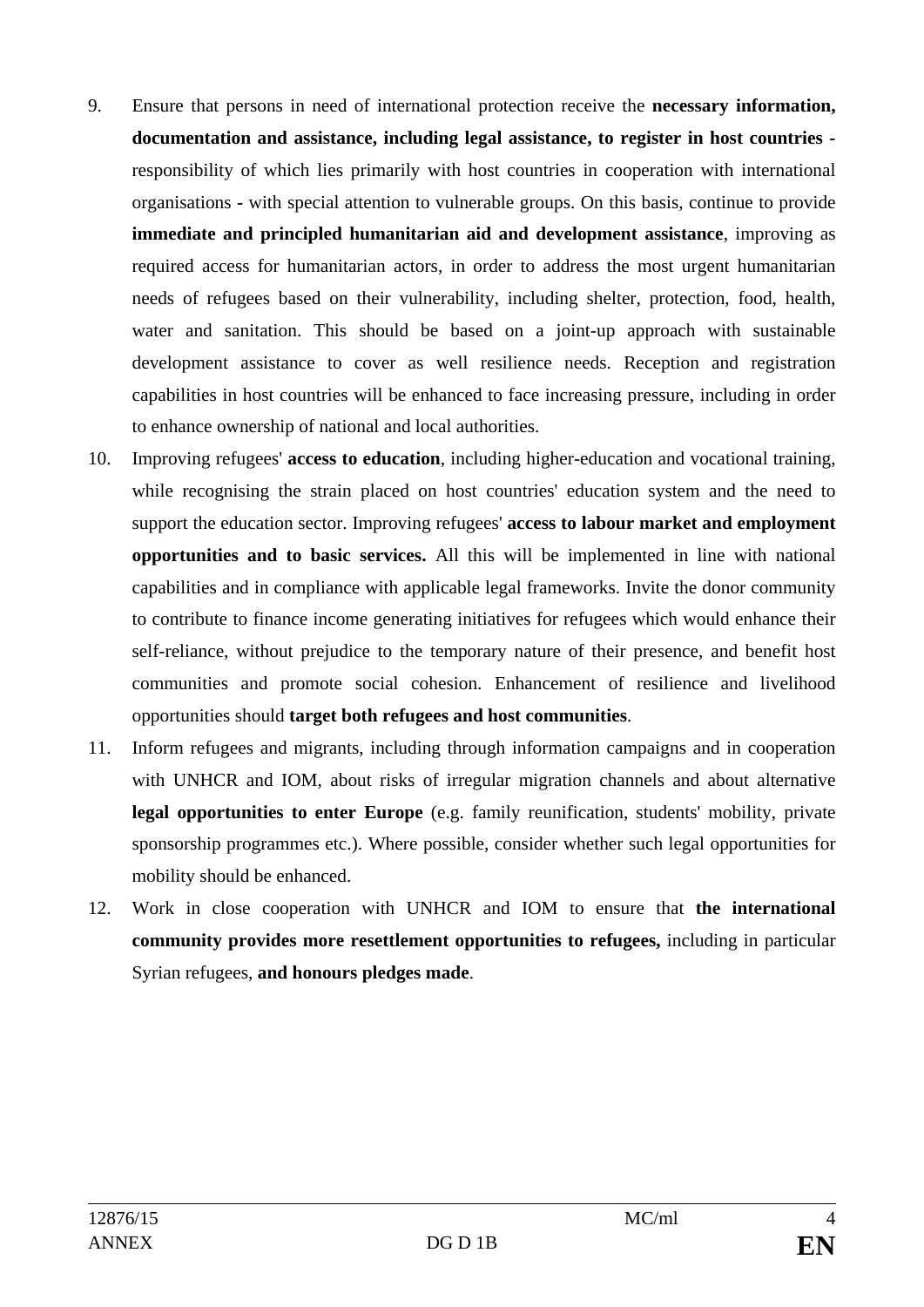13. Improve and share **data collection, tracking of movements of population, joint needs assessments, mapping or analysis of socio-economic impact** in order to ensure a more targeted and effective response and anticipate trends, while respecting privacy of personal data and legal safeguards.

## *B) Support to affected transit countries*

- 14. Provide **immediate first line principled humanitarian assistance,** such as food, shelter, health care, psycho-social support, protection, water and sanitation, to refugees, asylum seekers and migrants transiting.
- 15. Enhance **reception and accommodation facilities**, as required, to ensure that refugees and migrants are received in a dignified manner and are provided with the **necessary information referral and assistance, including legal assistance, to get registration and access to basic services and tailored support to the most vulnerable**.
- 16. **Enhance capacity to manage borders and to ensure prompt registration of all refugees and migrants and effective, rapid and quality processing of asylum applications**, in full respect of human rights and in line with international standards. Support **swift return to their countries of origin of persons not entitled to international protection,** in full respect of the principle of *non-refoulement*.
- 17. Undertake **awareness-raising and outreach activities at community level** to prevent tensions and counter xenophobia.
- 18. Enhance **regional coordination and information exchange,** including through national authorities and other international and regional actors, to better coordinate the management of migration flows.
- *C) Cooperation to fight organised crime responsible for migrant smuggling and trafficking in human beings*
- 19. Enhance **border management** (checks at crossing points and surveillance) in full respect of human rights. The agreement between Turkey, Greece and Bulgaria concluded in May 2015 provides a good example. In order to ensure better coherence in managing migration flows**, regional cooperation on border management** will be fostered.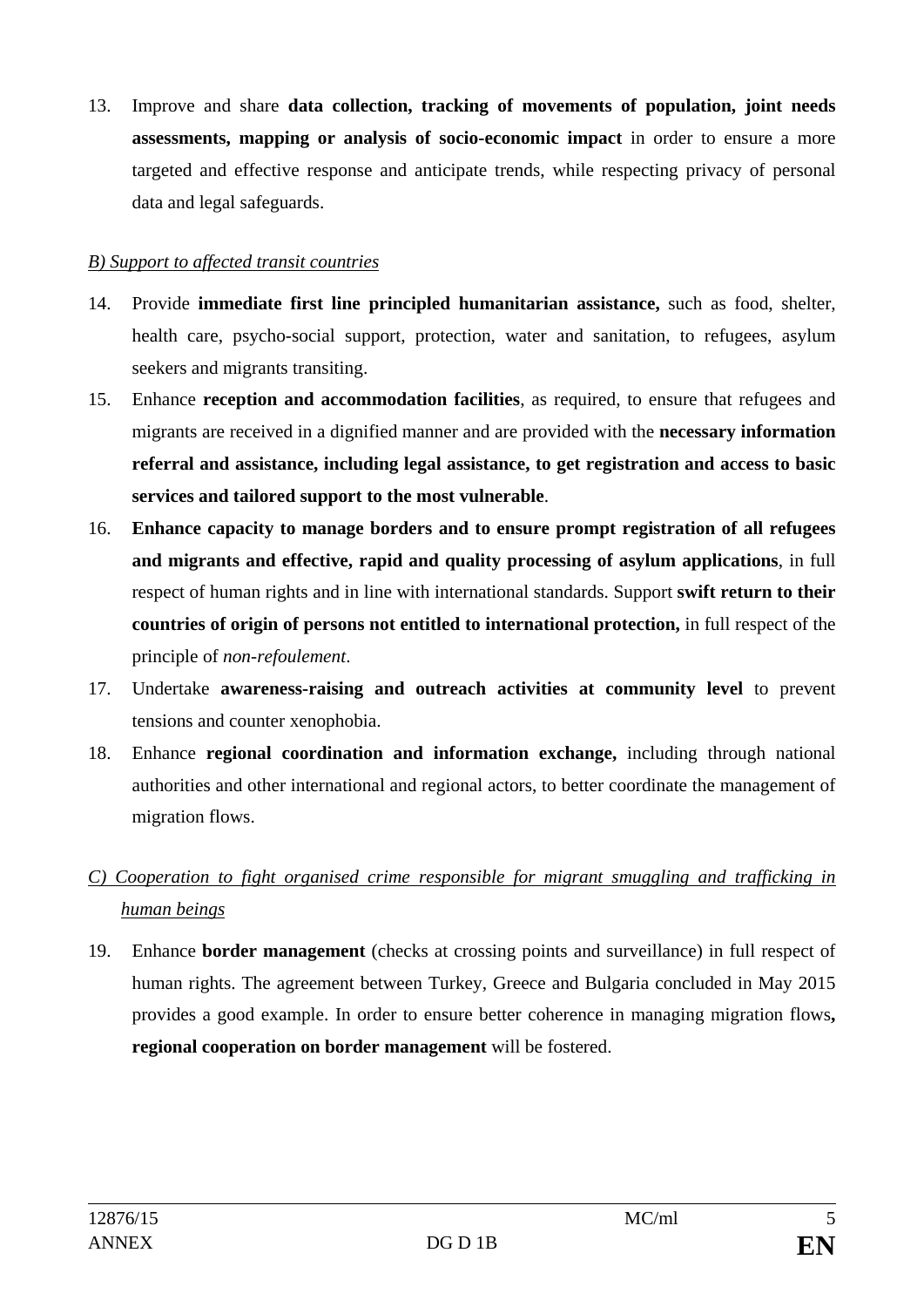- 20. Enhance **police and judicial cooperation, including intelligence-gathering, sharing and analysing, as well as capacity building of law enforcement and judicial authorities**, with a specific focus on the conduct of financial investigations.
- 21. Ensure **support to and protection of victims of migrant smuggling and trafficking in human beings**, with special attention to vulnerable groups, such as women and children.
- 22. Enhance **cooperation with relevant EU agencies and international organisations** (e.g. Frontex, EASO, Europol, Eurojust, Interpol and UNODC), making best use of existing regional arrangements.

## *D) Addressing the root causes of forced displacement*

- 23. Address structural causes of instability in a comprehensive way. In this context, intensify our **diplomatic engagement** with all relevant international partners, including in full support of the United Nations Secretary General Special Envoy's efforts, **to reach a political solution to the conflict in Syria,** which would include a safe return of refugees and internally displaced persons. Intensify our efforts for the development of **Afghanistan**´s institutions to provide the resilience needed for the building of an effective and ultimately sustainable Afghan State. Intensify our support for the **Iraqi** Government with a view to achieving inclusiveness, national reconciliation and long-term peace, stability and unity.
- 24. Step up our efforts in the **fight against terrorism and violent extremist groups**, including in particular against ISIL/Da'esh. These efforts shall also comprise counter-radicalisation programmes, in particular targeting youth.
- 25. In complement to our actions addressing the root causes and in line with the humanitarian imperative and mandate, we will increase **needs-based principled humanitarian assistance to support internally displaced people and other affected populations, as well as affected host communities, in Syria and Iraq** with food, water, hygiene, shelter, health, education and protection, in all accessible locations, in line with humanitarian principles, based on vulnerability and needs and in line with relevant United Nations Security Council Resolutions. Delivery of humanitarian aid to besieged and hard-to-reach areas should be pursued.
- 26. In addition, increase our efforts through **stabilisation assistance**, including support for local governance, rule of law and re-establishment of basic public services, where possible.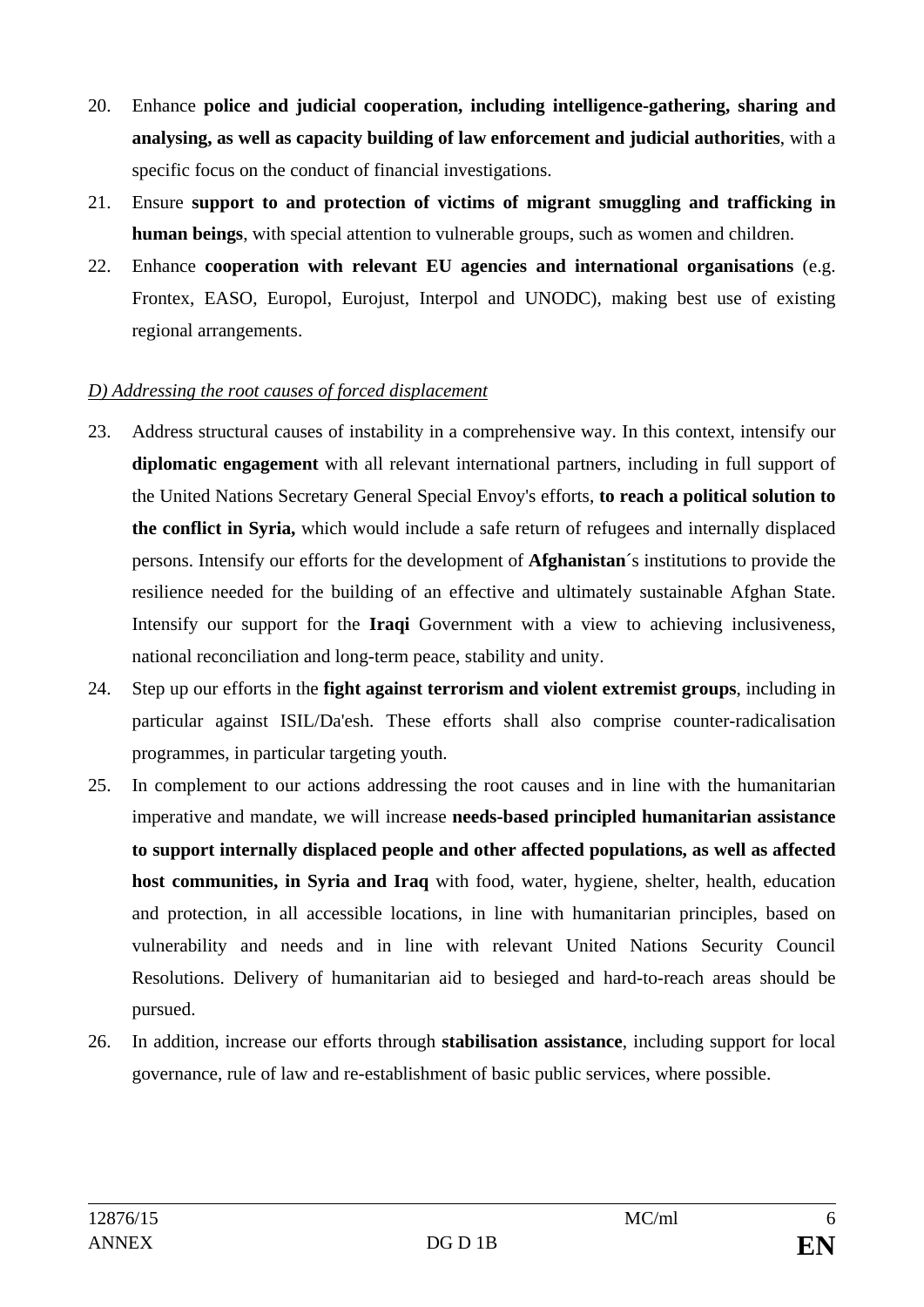#### *E) Engagement with countries of origin of irregular migrants*

- 27. Enhance **engagement with countries of origin of irregular migrants**, mobilising all instruments and processes of dialogue to achieve full and effective implementation of mutual obligations with regard to **return**, including through readmission agreements.
- 28. Support **assisted voluntary return programmes** as well as **reintegration programmes** to facilitate the return of migrants not entitled to international protection into their countries of origin, in full respect of international human rights standards and the principle of *nonrefoulement*.
- 29. Increase investments in **improving socio-economic conditions** in these countries, focusing particularly on education and creating opportunities for youth, promoting their participation in social, economic and political institutions, as well as women's rights.

## **Way forward**

## Broader international engagement

- 30. We commit to further **engaging the broader international community in an effort to find a political solution to the Syrian conflict and enhance financial support as well as resettlement opportunities and other forms of humanitarian admission,** to address the refugee crisis. We recall the importance of respecting international humanitarian law. We welcome the offer of Norway, Germany and the United Kingdom to host early next year an international donors' conference to help Syrians displaced by war. We encourage all States to make substantial contributions in response to this severe crisis.
- 31. We recognize the key role of the **United Nations and its relevant agencies, funds and programmes**, **other international organisations**, **non-governmental organisations and civil society** in supporting these efforts and we therefore commit to reinforce our **cooperation and partnership** with them.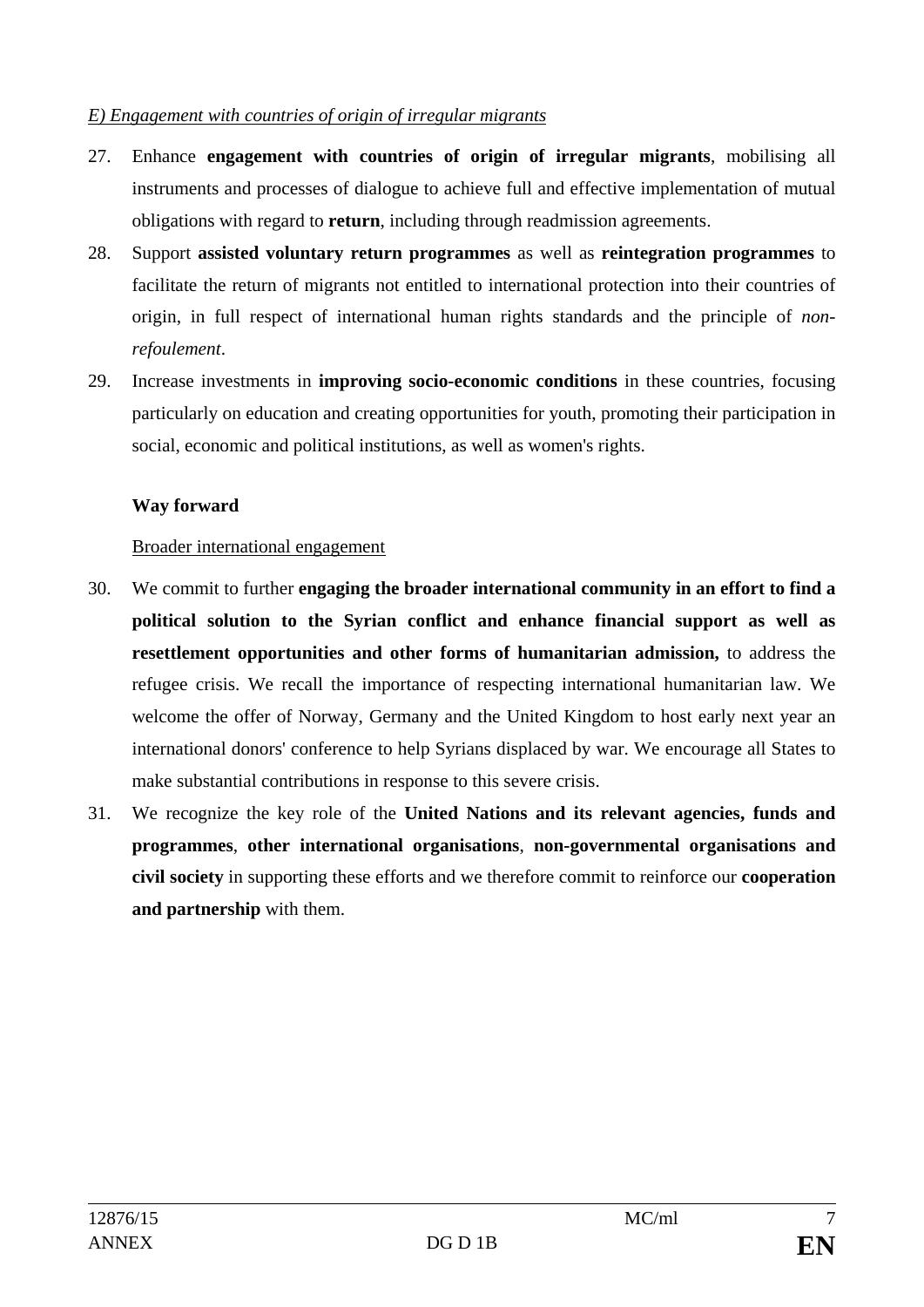EU support**[3](#page-7-0)**

- 32. The EU will support these efforts through both **increased financial resources and technical cooperation** through Frontex, EASO, Europol and Eurojust. In consultation and coordination with candidate countries and potential candidates, the EU will use the financial instruments available within the accession/stabilisation and association process, including the Instrument for Pre-accession Assistance, to strengthen cooperation with candidate countries and potential candidates and provide support for their efforts.
- 33. The EU will increase its **humanitarian funding** in Syria and Iraq, and to respond to the rapidly growing needs in neighbouring countries and those on the Eastern Mediterranean/Western Balkans route, bearing in mind its changing nature. Assistance will be provided through partner organisations, including UN agencies, international organisations and national and international non-governmental organisations, in coordination, where appropriate, with local authorities. Additional support can be provided through the **Union Civil Protection Mechanism.**
- 34. The **EU Regional Trust Fund in Response to the Syrian Crisis** can improve efficiency, flexibility and speed of delivery of EU support across the neighbouring countries affected by the Syrian crisis in order, *inter alia*, to increase resilience of affected communities. The extension of the scope of the Trust Fund to the Western Balkans is being proposed and additional contributions are being considered. The EU will make full use of the **Regional Development and Protection Programme** for the Middle East to support refugees and host communities in the region. The EU will step up its **conflict prevention and resolution efforts**, notably by mobilizing the **Instrument contributing to Stability and Peace** for stabilization programmes in areas of conflict but also in neighbouring countries, in particular Jordan, Lebanon, and Turkey. The EU will ensure that its support is provided in a coordinated way among the various financial instruments and actors involved. The EU will further promote resettlement as agreed by its Member States.

<span id="page-7-0"></span>**<sup>3</sup>** Including Schengen Associated Countries, where relevant.